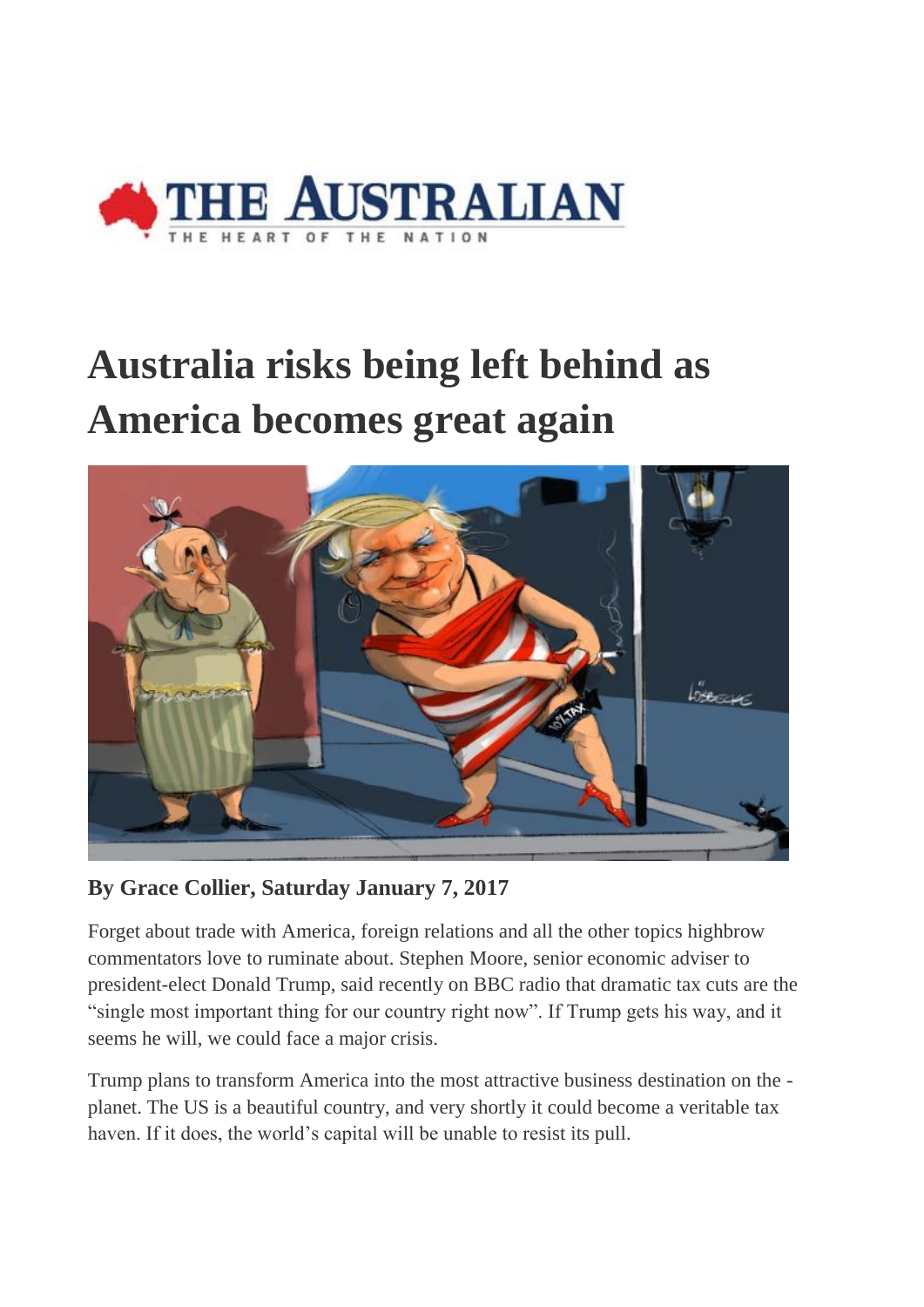The US is now the highest corporate taxer in the OECD. According to experts, the rate is almost 40 per cent. Trump plans to make it 15 per cent, a rate that will be the second lowest in the OECD. US companies hold \$US2.4 trillion (\$3.3 trillion) in capital outside the US because they don't want to pay high rates of tax. Trump is offering a 10 per cent tax rate to all those who bring that money home.

US personal tax rates will be slashed too, but ordinary workers will be allowed to "incorporate" themselves and pay company tax instead. Think about that. The highly skilled can work here and pay 49 per cent, or they can work in the US and pay 15 per cent. These policies could mean for us a brain drain and a flight of capital.

In Ireland — the lowest corporate taxer in the OECD — politicians are ringing the alarm bells, loudly. In November, the *Irish News* quoted Alan Kelly, Labour Party spokesman on jobs, enterprise and innovation, as saying: "Our 12.5 per cent corporation tax rate has been the cornerstone of our industrial strategy for nearly two decades. If Mr Trump follows through on plans to slash the US corporate tax rate to 15 per cent, it could undermine the effectiveness of our corporate tax rate to attract business to Ireland." Kelly pointed out that US investment in Ireland stood at \$US343 billion and that the British government had "mooted proposals" to reduce its corporate tax rate to 15 per cent or lower. "We now need to fundamentally reassess and consider our future strategy on attracting foreign direct investment," he said.

When even the Irish Labour Party is talking like this, how concerning then that Malcolm Turnbull has not grasped the nettle. We might have just as much to lose, perhaps more, than Ireland. The US is easily the biggest direct investor in Australia — \$US174bn in 2015 and yet our government seems blind to the danger of that money disappearing very soon.

Trump's tax plans are easily available online; I urge you to examine them. A competent cabinet would have war-gamed the scenario last year, examined a financial analysis, considered the potential impact on our economy, and formed some draft policy outlines in response. But no, the Coalition team is caught in blissful ignorance and lazy complacency. With rare exceptions, when Trump's plans are explained, their responses range from lack of interest to wonder or disbelief, and there is scoffing at the chances of them coming to fruition. Trump differs from our Prime Minister in many ways but, notably, Trump is not timid, he knows no fear. Plus, he controls congress now. Why would he water down his tax plans?

Key business people are sounding warnings, including ANZ chairman David Gonski. Last month, *The Canberra Times* reported Gonski as asking: "If it is the case that corporations in the US are taxed at 15 per cent, why would new technologies, why would any corporations wish to, basically, be here?"